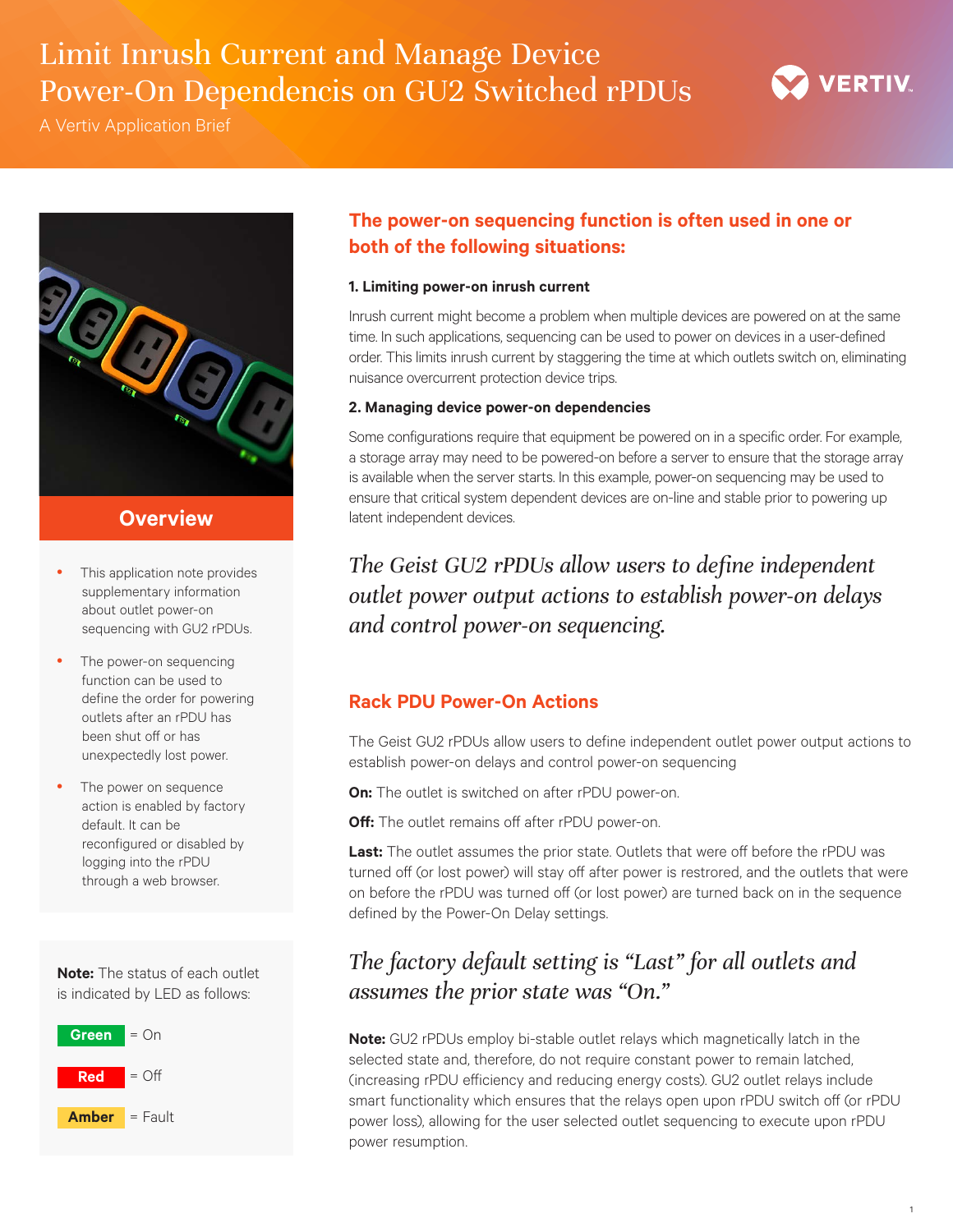# **Outlet Power-On Delay Settings**

### **Power-On Delay**

2

Power-on delay settings can be specified per outlet and define the time to wait after the rPDU is energized. The outlet power-on delay is defined in seconds and can have values in the range of 0 to 600 seconds. The delay value can be specified in quarter second increments (e.g., 0.25, 0.50. 0.75, 1.00) to allow fine control of outlet power-on sequencing.

The factory default power-on delay settings are shown below and result in the outlets sequencing on from the lowest to the highest numbered outlet, with an interval of 0.25 seconds. So for a six outlet rPDU the factory outlet power-on default sequence would be:

> **Outlet 1: 0.25 seconds Outlet 2: 0.50 seconds Outlet 3: 0.75 seconds Outlet 4: 1.00 seconds Outlet 5: 1.25 seconds Outlet 6: 1.50 seconds**

All outlets specified with a power-on delay of zero seconds will be sequentially activated from lowest to highest number, with a delay of less than 0.10 seconds between outlets, as soon as power is applied to the rPDU.

### **Configuring rPDU Power-On Sequencing**

To configure power-on sequencing, use a web browser to navigate to the rPDU IP address and log in to the rPDU as an administrator. See the GU2 User Manual for step-by-step details. Navigate to the Sensors>Overview page where the power-on action and power-on delay settings may be displayed by selecting the spanner symbol (wrench symbol) adjacent to the outlet being configured.

To change settings, enter new values for power-on action (Power-On Action) and power-on delay time in seconds (On Delay), and click Save before navigating away from the page. Repeat as needed for other outlets.

| <b>VERTIV</b>                                                                                                                                               | Lup In<br>Help.<br>Seristrs<br>System<br>00<br>A0           |                         |                                |                                                                                   |                               |  |
|-------------------------------------------------------------------------------------------------------------------------------------------------------------|-------------------------------------------------------------|-------------------------|--------------------------------|-----------------------------------------------------------------------------------|-------------------------------|--|
| A W G IMD POU                                                                                                                                               | Configuration<br>Name Outlet 1                              |                         |                                | TRAIN ID OCSITED OR INDUCTS                                                       |                               |  |
| <b>Tabel</b><br>S Isla<br>$0$ $A$<br>Phase A                                                                                                                |                                                             | Labet <b>Cuttet 1</b>   | Conent<br>$U_{\text{total}}$   | Curent<br>Conent.<br>Nav.<br><b>A'm</b><br>Meanul<br>$(M_{\text{total}})$<br>0.07 | <b>Teek</b><br>Conent<br>(4)  |  |
| Label<br>$5-14$                                                                                                                                             | State On<br>Pending State None<br>Time To Action 0          |                         | 0.08<br>Current<br>$(G_{n+1})$ | 0.08<br>Conent, Current<br>$N\pi c$<br>Wh.<br>$(M_{\text{max}})$<br>Wessel        | 0.45<br>Pouk<br>Conent<br>180 |  |
| 河河<br>Outlet 1<br>ر<br>$\underline{A}$<br>Outlat <sub>2</sub><br>↵                                                                                          |                                                             | Delays are in security. | 0.00<br>0.00                   | 0.00<br>0.00<br>0.00<br>0.00                                                      | 0.00<br>0.00                  |  |
| $\frac{\frac{1}{2} \left( \frac{1}{2} \right)^2}{\left( \frac{1}{2} \right)^2}$<br>Outlet <sub>3</sub><br>÷<br>Outlet 4<br>v<br>$\sqrt{2}$<br>Outlet 5<br>v | On Delay 5<br>Off Delay 5                                   |                         | 0.00<br>0.00<br>0.00           | 0.00<br>0.00<br>0.00<br>0.00<br>0.00<br>0.00                                      | 0.00<br>0.00<br>0.00          |  |
| $\sqrt{8}$<br>Outlet 6<br>v                                                                                                                                 | Reboot Delay 5<br>Reboot Hold Delay [10]<br>Power On Action | M<br>lLast              | 0.00                           | 0.00<br>0.00                                                                      | 0.00                          |  |
|                                                                                                                                                             | Power-On Delay 0.25                                         |                         |                                |                                                                                   |                               |  |
|                                                                                                                                                             | $\leq$                                                      |                         | ⋟                              |                                                                                   |                               |  |